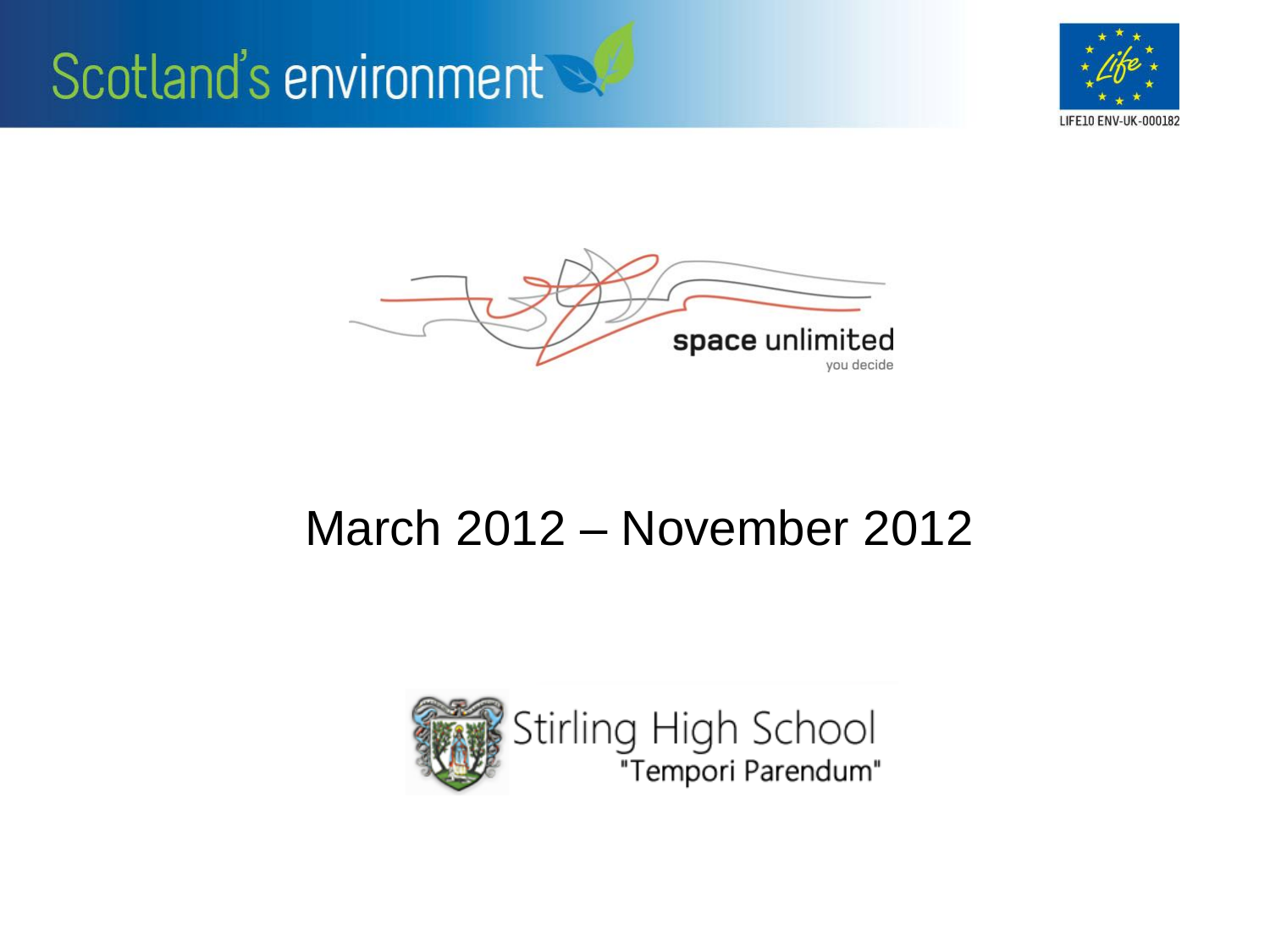#### **1. What did we want to do?**



- We needed to engage young people in the development of SEWeb for it to fulfill its purpose.
- We could have undertaken focus group research with young people, but we wanted to **actively engage** young people in outlining how they thought SEWeb could support them and their peers to **enjoy, understand, protect and improve** Scotland's environment.
- We also wanted to give them a valuable experience, building a relationship with both the young people and their school for the future





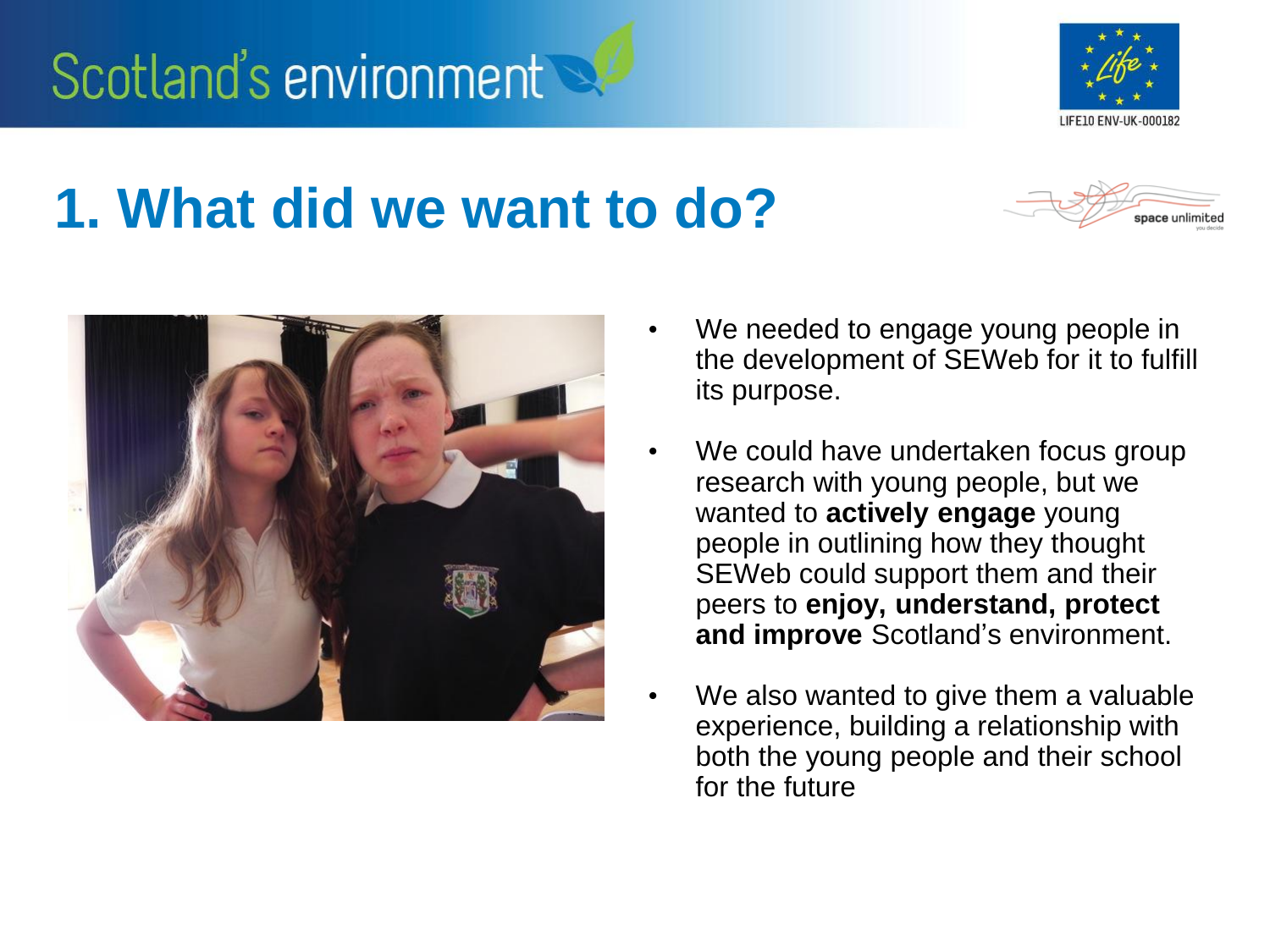

## **2. Why work this way**



We chose to work with Space Unlimited, a Scottish social enterprise who are experts in using youth-led enquiry as a catalyst for change.

Their methods **build resilience, confidence and transferable life skills in young people** - all relevant to the demands of the Scottish school system's 'Curriculum for Excellence'

They were able to connect to a local school that wanted to take advantage of the opportunity: for their young people to get **a different experience; to align this work to their 'eco-schools' initiatives; and, to build a strong connection** to SEPA and other SEWeb partners

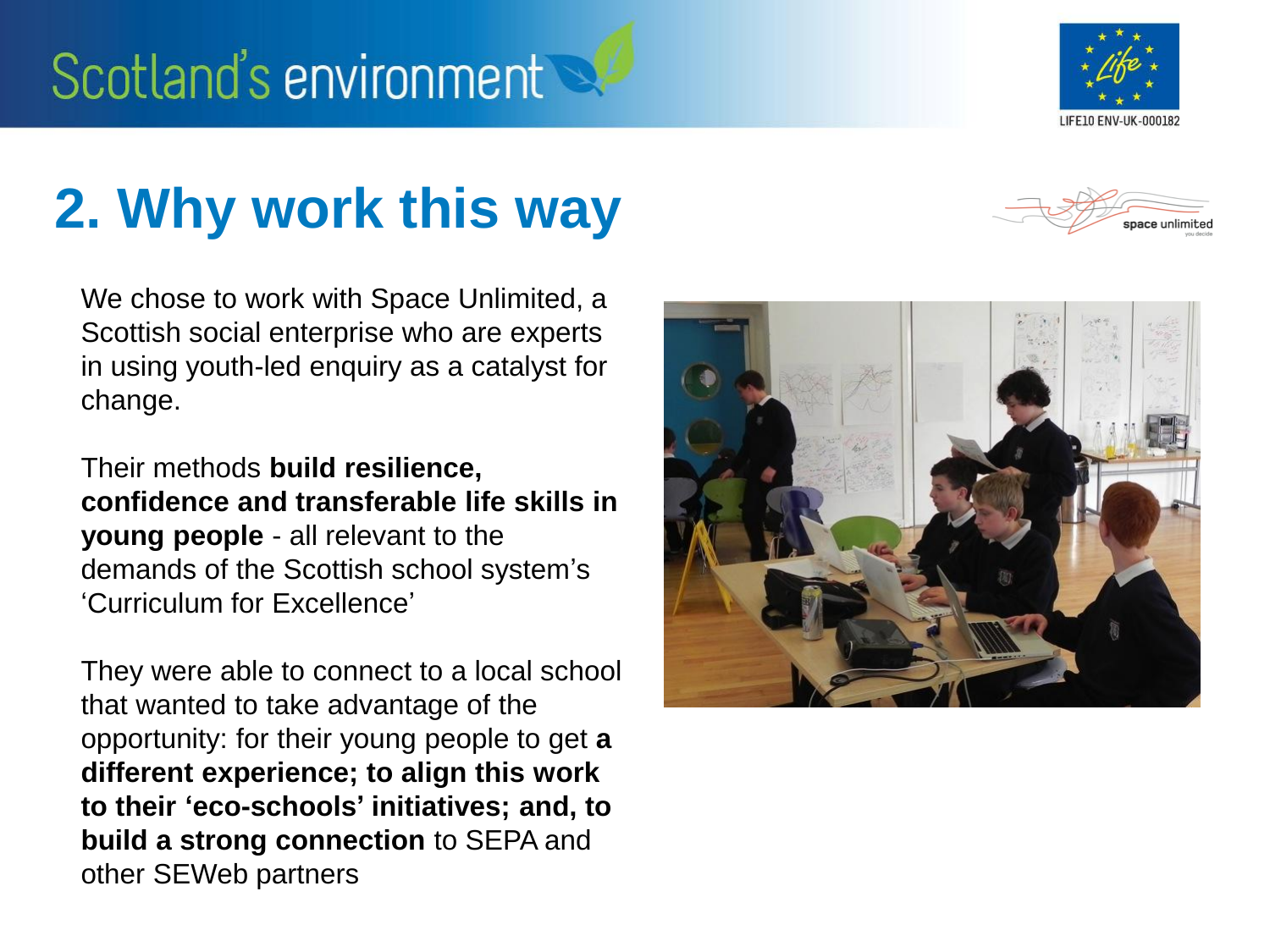

### **3. Engaging young people**





The first task was to get the young people thinking about what they wanted to get out of the project. They identified the possibilities as:

- an experience of 'real' work
- new skills particularly around technology and the environment
- an experience for their CVs
- something totally different from school
- and, of course, a chance to 'get out of school'.

This meant that they had defined their own motivation for being involved.

*"I want everyone to just have a good time and to be proud of their end product, and feel that they've made something worth while"* Pupil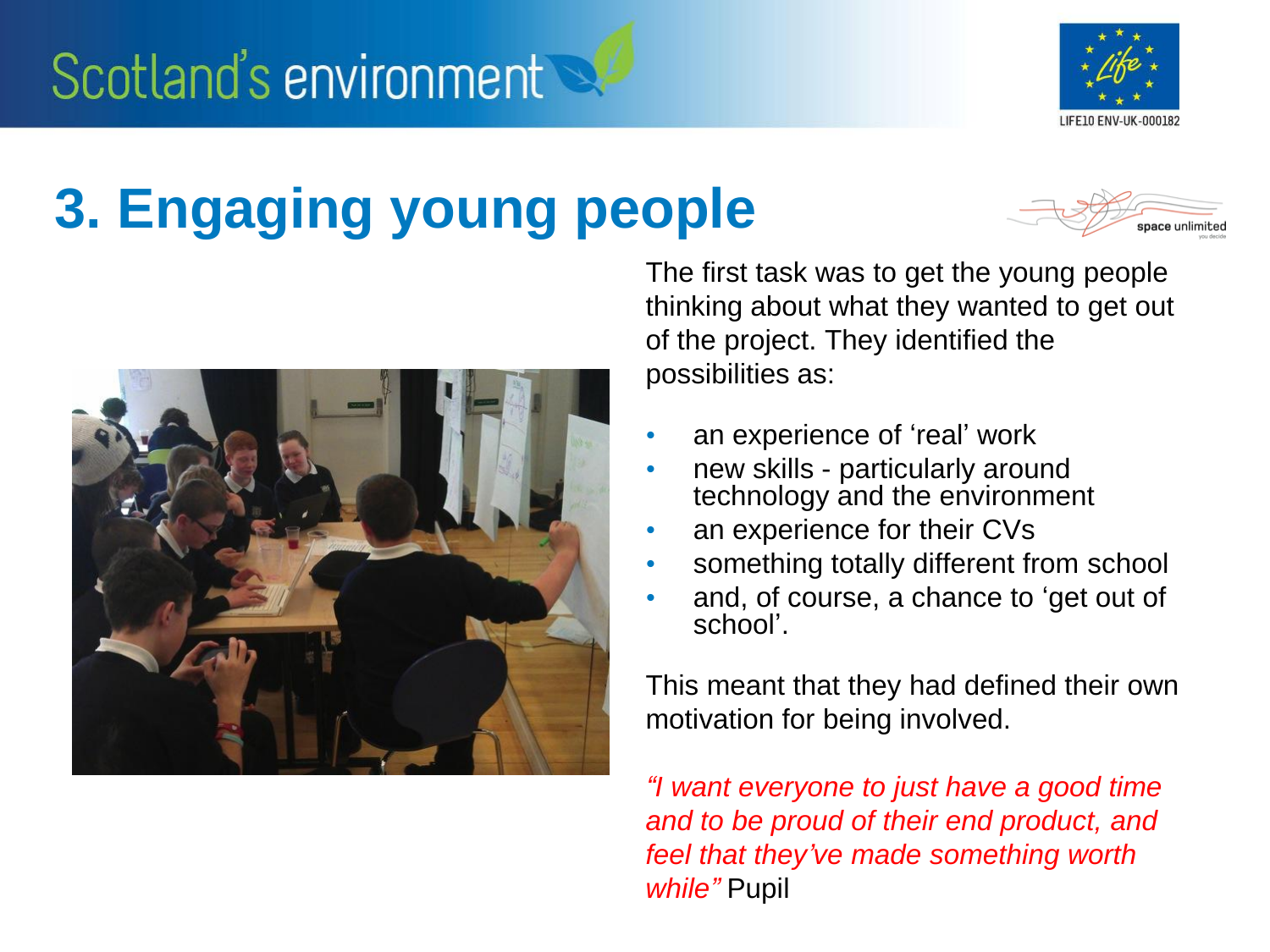

### **4. Youth led enquiry**

From the start of the project the young people were supported to:

- define the roles for themselves, SEWeb and Space Unlimited
- define their own understanding of 'Scotland's Environment
- think about how they would engage their peers through SEWeb
- think about the journey, and the difficulties, that they might face in trying to lead this piece of work.

Through this process they became conscious of their leading role and started taking ownership of the challenge

*"I'm surprised by how much we are allowed to contribute...we're genuinely in control" Pupil*



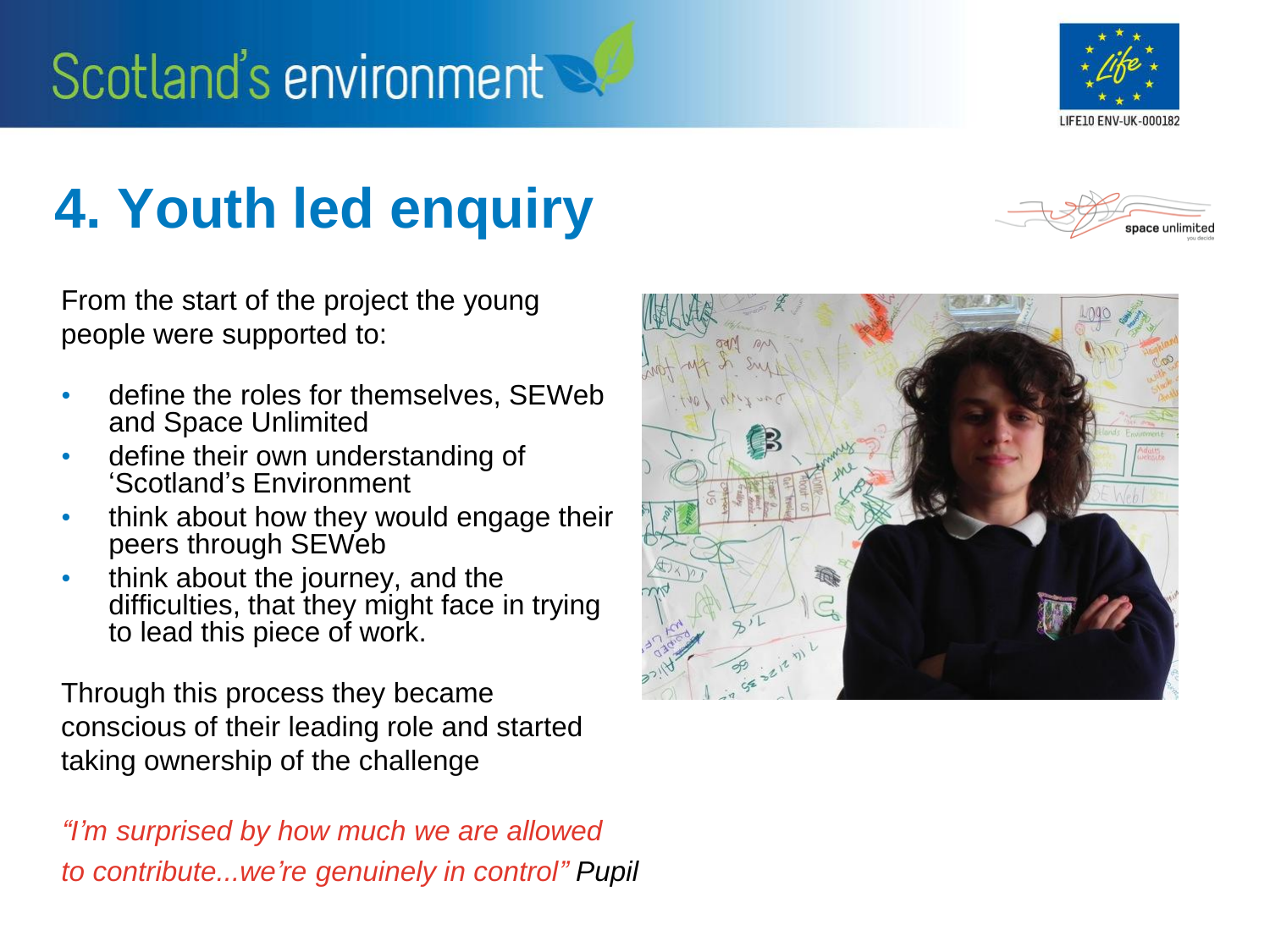

## **5. Young people leading**





- During the project the group sometimes struggled with being in the lead on this piece of work - shying away from their role or expecting the facilitators to treat them like a teacher or parent might. Through non-directive and reflective facilitation techniques the group **came to see themselves as both the leaders of this work and responsible for it's success**.
- *"Being put in charge is just the best thing, being a pupil in high-school we're so used to being told what to do. Being in the driving seat just makes the whole experience a lot better" Pupil*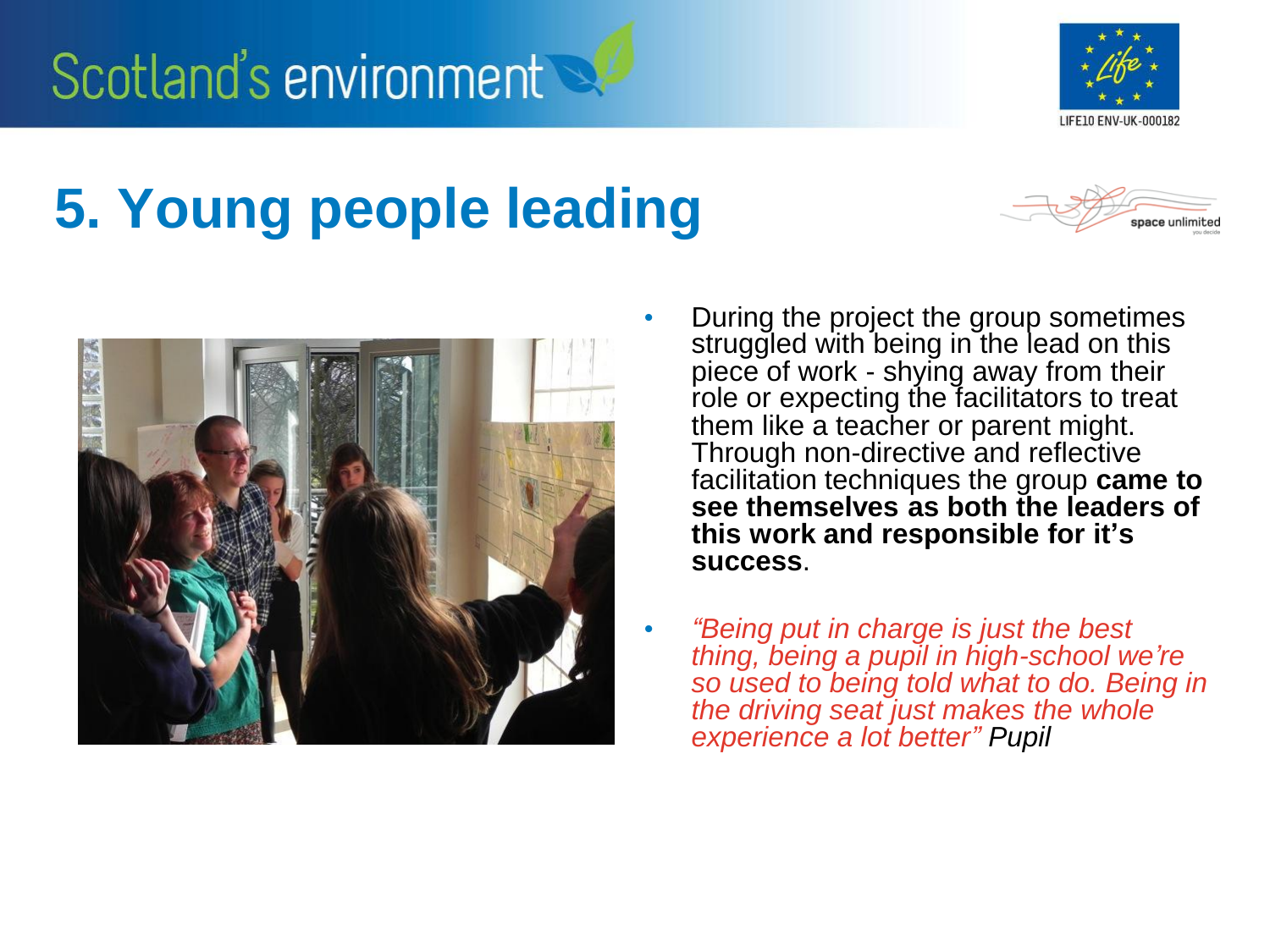

space unlimiter

#### **6. Their BIG ideas for SEWeb**

- The young people were honest about their own low levels of interest in the environment, how prevalent these could be in their peer group, and the challenge it presented for engaging with them.
- They thought about how they would engage themselves and generated five 'big ideas' that related to the interests of the different group members.
- The five big ideas were: an **online quiz**  with fun facts; a **Facebook page**; a mobile **phone app**; a **computer game**; and, **new pages on the website**

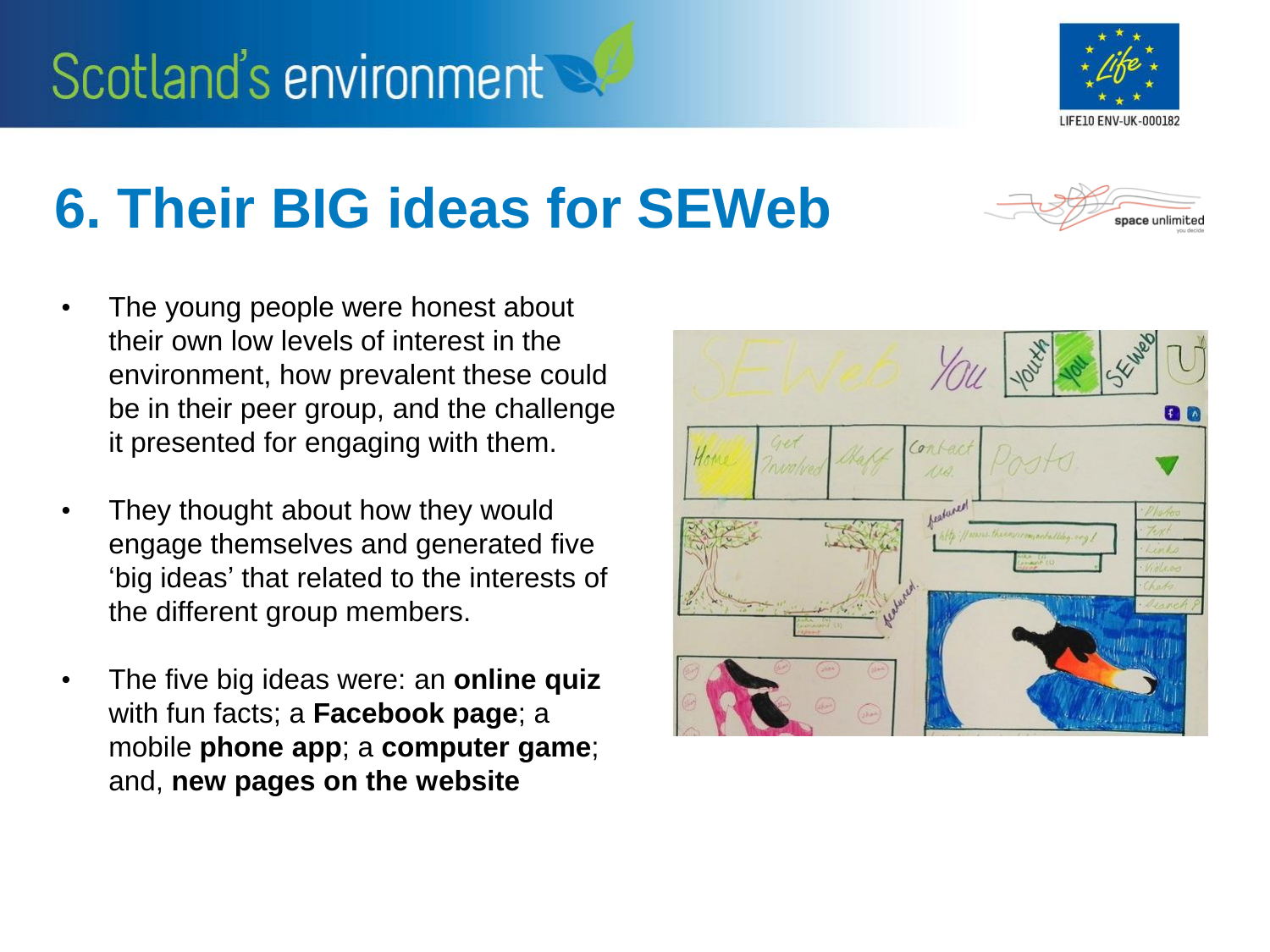

## **7. Engaging stakeholders**





- The group set up a 'market stall' for each idea with all the stalls discussing **the links between the ideas** and **how they would complement the SEWeb site and network**.
- Some talked about **designing their work to be user sustained** so, when the funding to maintain these products ends, they would continue to work for the benefit of Scotland's environment.

*"I'll tell my colleagues about how effective this way of working is and the powerful, thoughtful minds of the young people...I wish more colleagues had been here to hear it from the young people themselves" Stakeholder*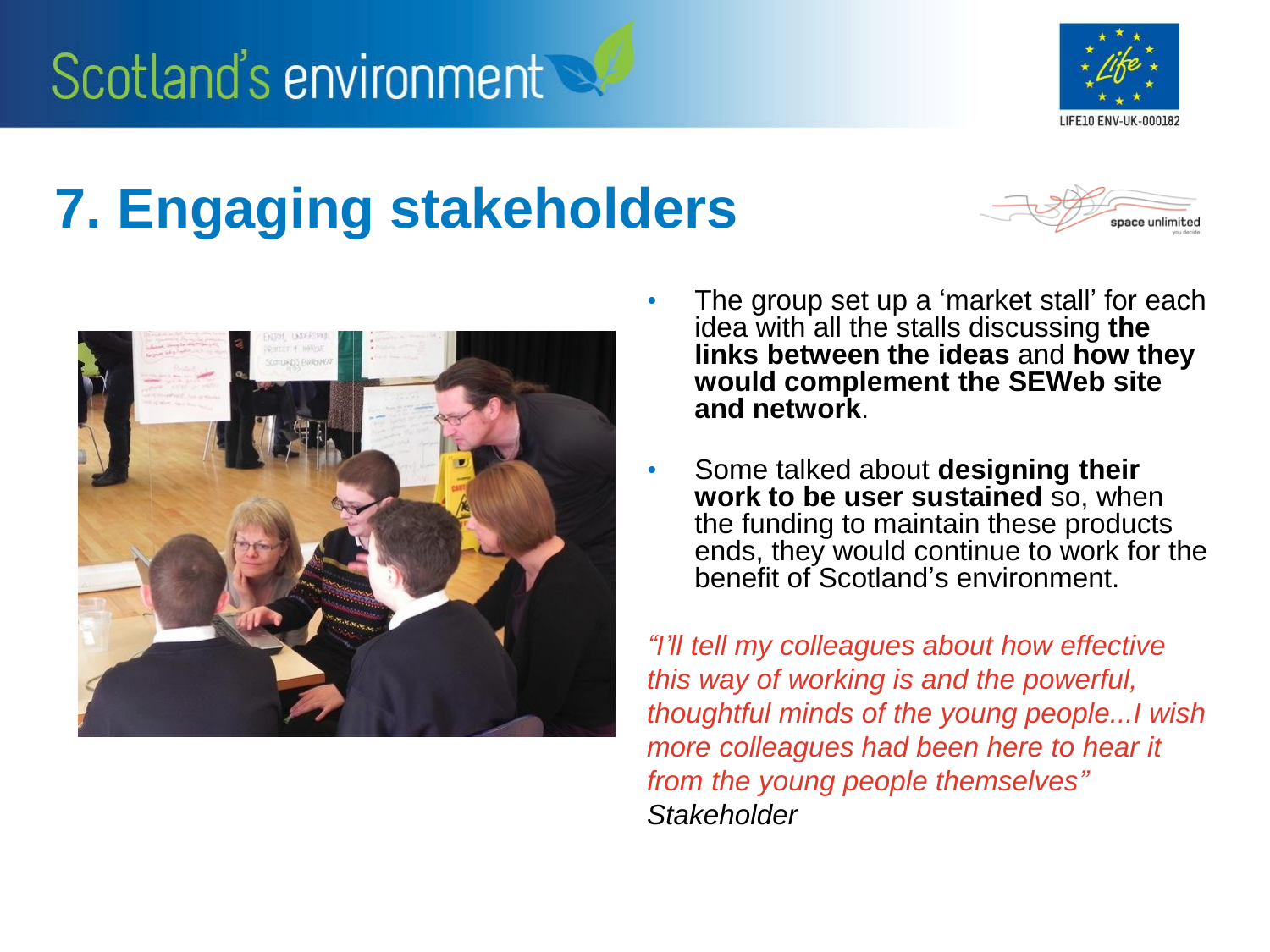

#### **8. What next?**



Positive feedback from guests, along-side the young people's enthusiasm to continue the work, meant we had to support that to happen. This was important so that:

- the products were designed as envisaged
- the young people could finish their work, getting further skills and experience
- their increased level of engagement with SEWeb, and the products, could make them a valuable partner in dissemination of the learning and outputs from this approach

*"Working with these young people is essential for SEWeb to work well" Stakeholder*

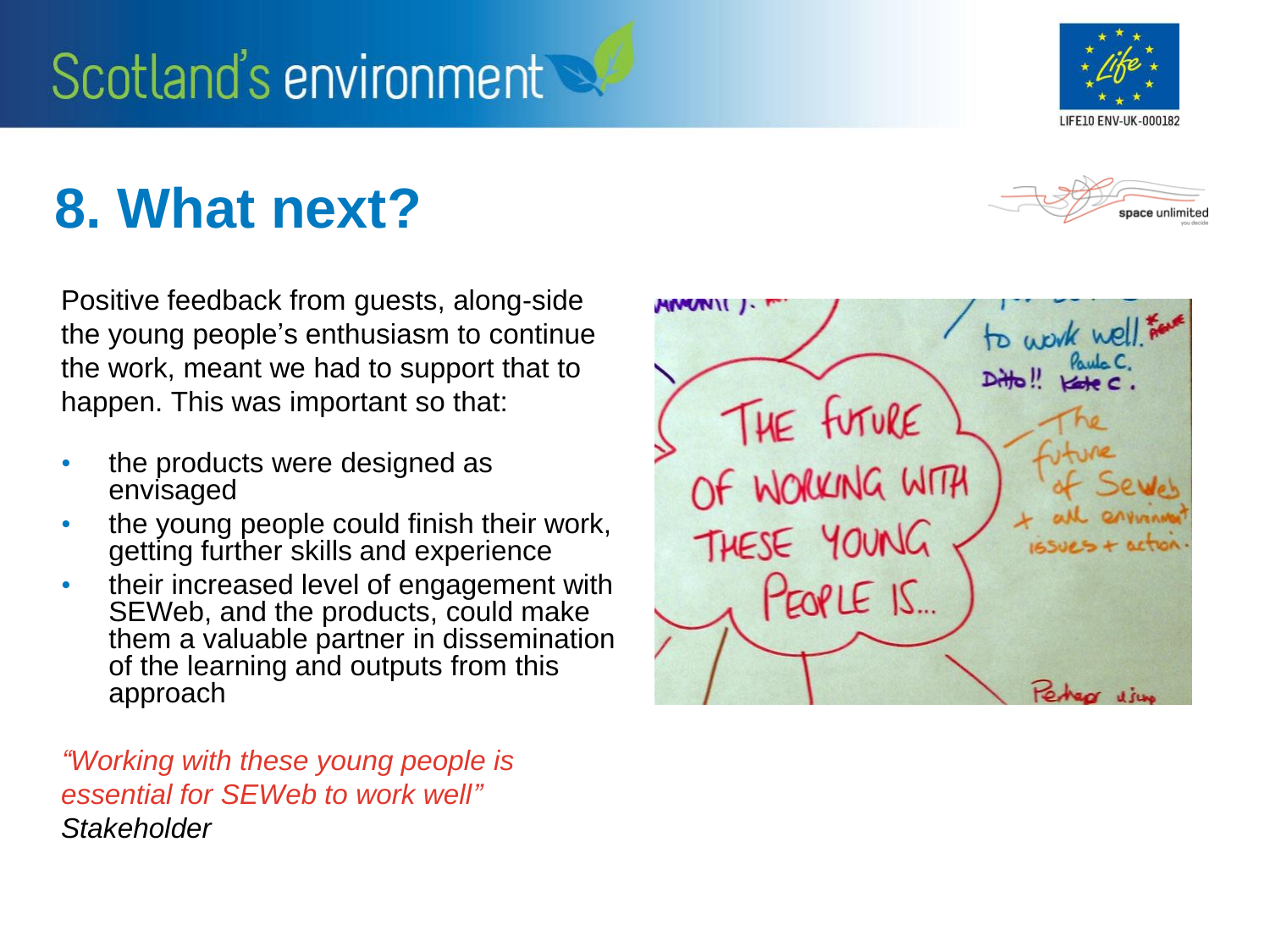

#### **9. Utilizing the network**





- Our wider work on SEWeb introduced us to Abertay University. Knowing of their **skills in web, game and 'app' development**, we took the opportunity to discuss the project and the young people's outputs.
- Abertay offered to use their 'out reach' programme to find some volunteer staff and students who could work with the young people, to **make their ideas a reality**.
- Space Unlimited facilitated this **collaborative working**, providing neutral guidance and support to all participants meaning the volunteers and young people could **focus on their own roles, needs and aims**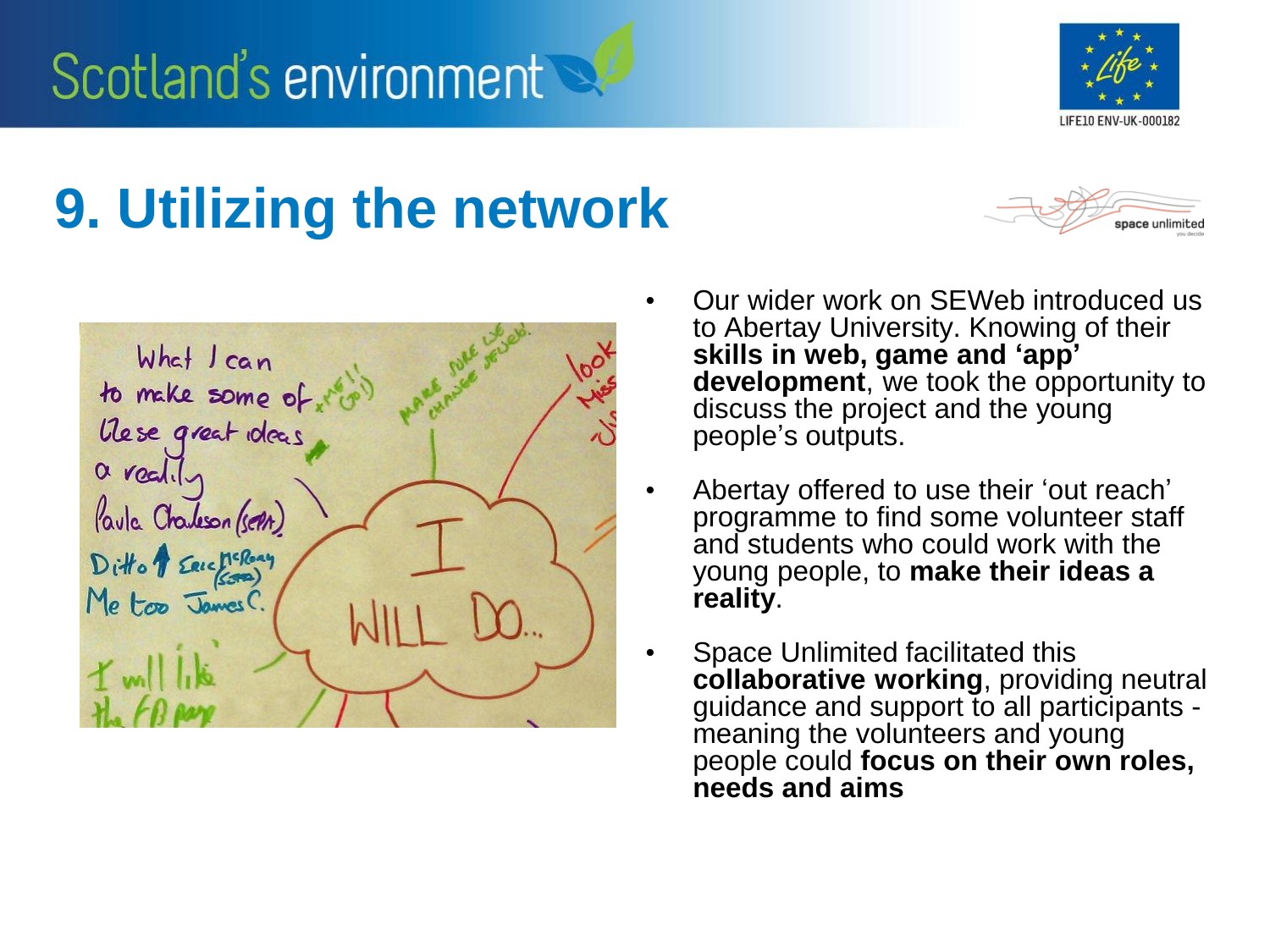

#### **10. Setting up co-production**

- The co-production sessions ran on Saturdays, which meant some of the original group could not attend, but other young people chose to participate.
- Due to the inclusion of people new to the approach, Space Unlimited worked with both groups to revisit why this work was taking place, the outputs and outcomes from phase one, and to **understand the motives for being involved**.

*"I want to experience working with young people when I'm the expert who can help them make their ideas real" Volunteer*

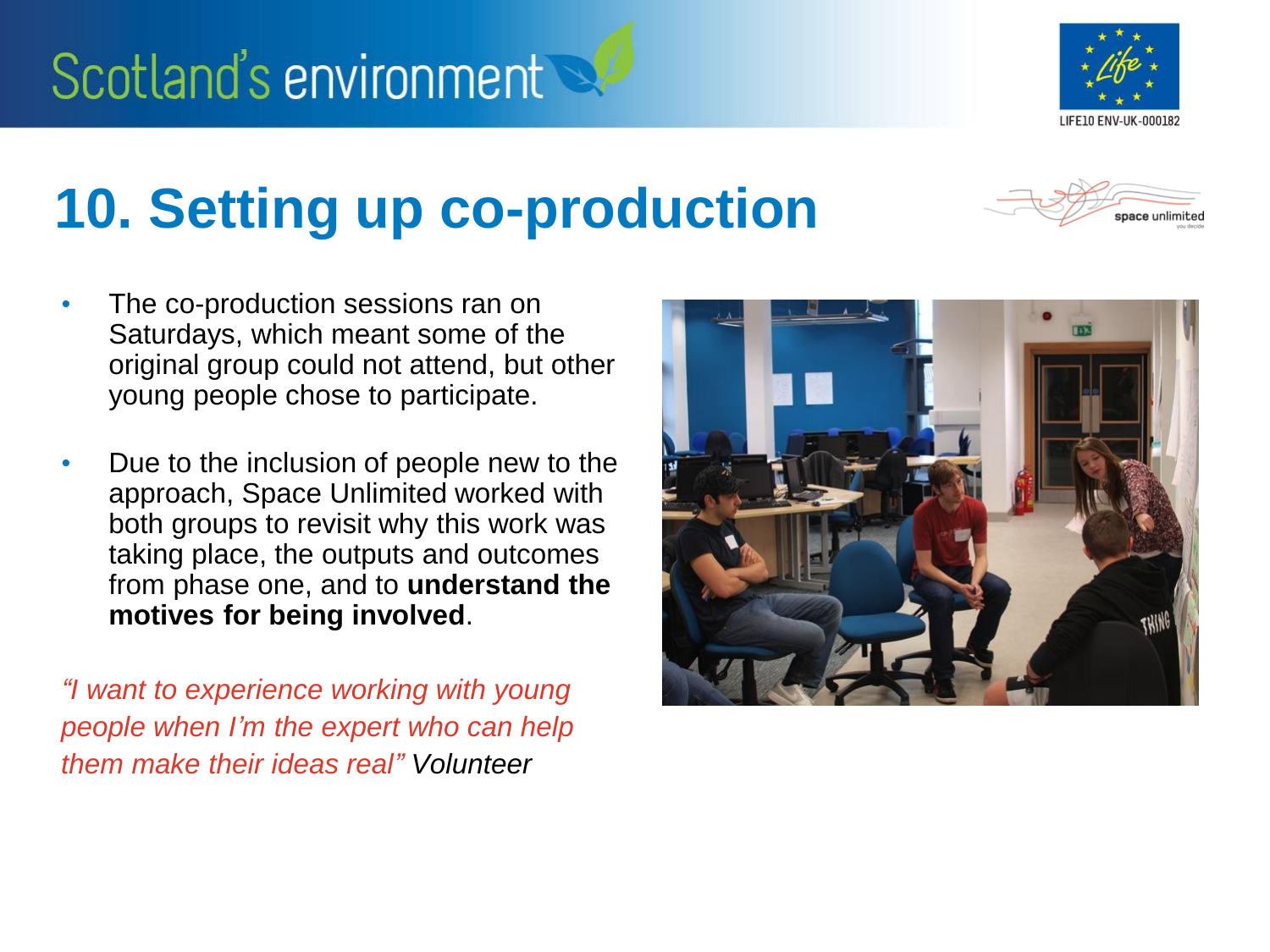

## **11. Co-produce prototypes**





- This collaborative work presented a number of challenges.
	- The **young people had to maintain control** of their ideas while tapping into the knowledge and expertise of the university volunteers.
	- The v**olunteers had to use their experience to guide** the young people without leading them or taking over.
	- The group worked together to set the tasks they'd achieve each day and were led through reflective learning in order to **adapt their approach as the work progressed**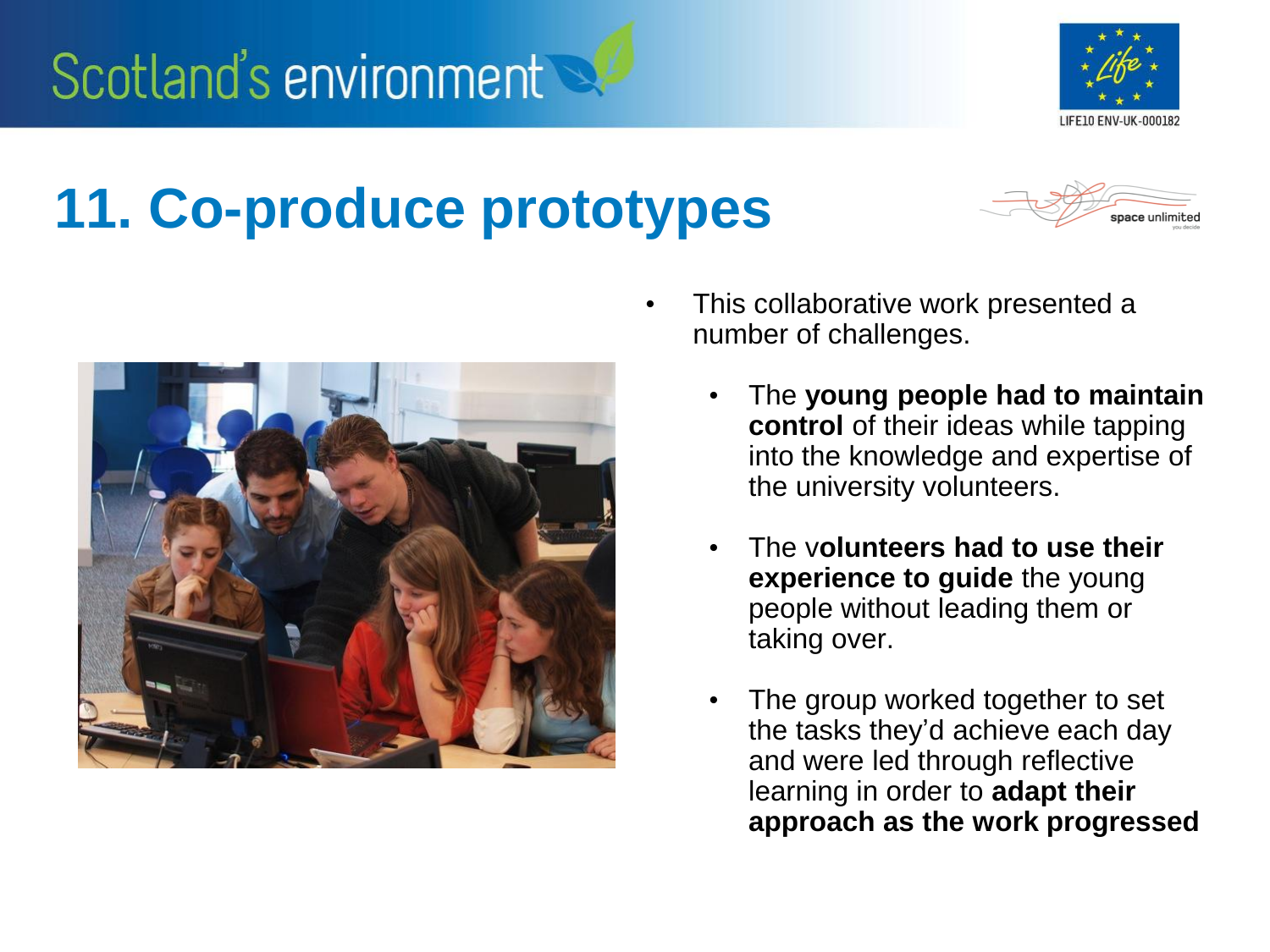

## **12. The prototypes**

- The young people were very clear about what they wanted to do. They decided to make **the quiz a part of the mobile app**, helping build understanding of the environment in a fun and informal way.
- Then they split into three teams to develop:
	- **prototypes of the game,**
	- **mobile app and**
	- **additional SEWeb pages** a new **landing page**, the youth section called **'SEWeb Youth'** and a user generated page called **'SEWeb You'**.

*"Facebook isn't where you go for 'Eco stuff', just where you go to see what's happening with your mates, - so that's how we should use it" Pupil*



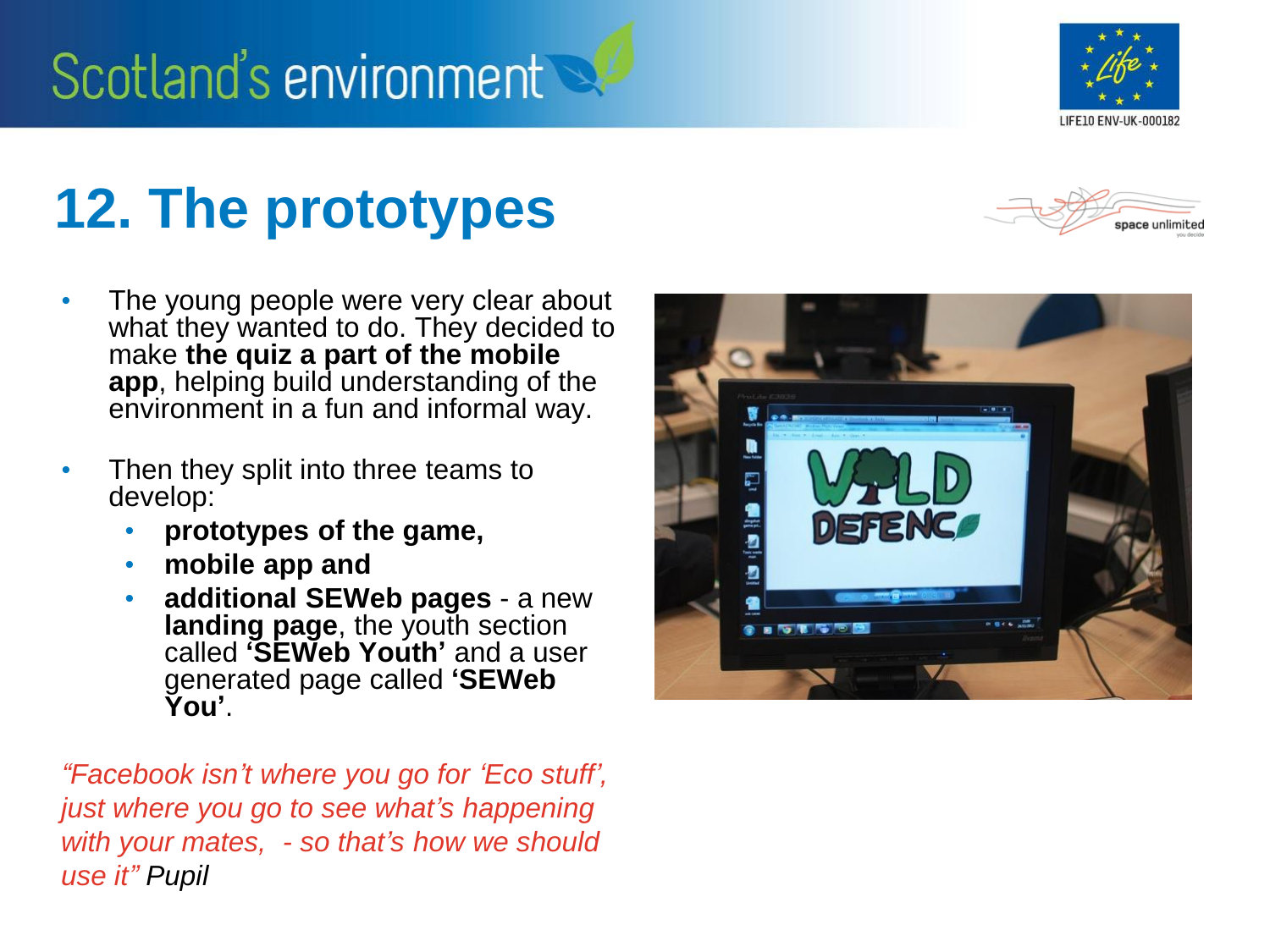

#### **13. The other benefits**





- For the young people: **new confidence**, already being applied elsewhere; **new skills** in self-management, communication, teamwork and leadership; and, **commitment** and **responsibility** for, an experience they described as a *"once in a lifetime opportunity"*
- For the school: the value of being a part of a significant partnership project with the SEWeb team, Abertay University and Space Unlimited. For the university volunteers: the experience of working with young people in a non-directive, and genuinely collaborative way.